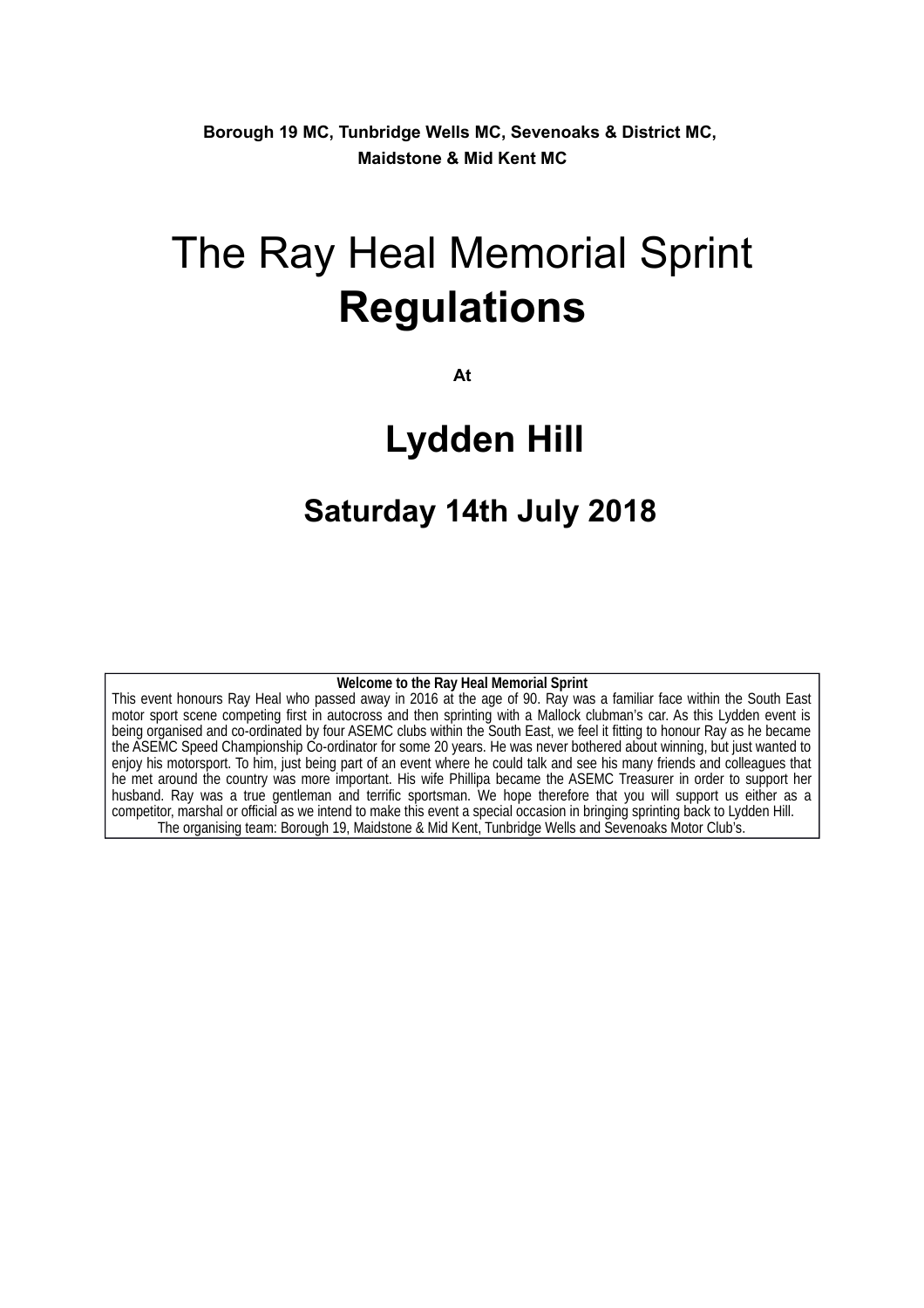### **Supplementary Regulations**

### **1. ORGANISER & PROMOTERS**

Borough 19 Motor Club will organise a National A/B Sprint, promoted by Tunbridge Wells MC,

Sevenoaks & District MC and Maidstone & Mid Kent MC at Lydden on 14<sup>th</sup> July 2018.

The meeting will be held under the General Regulations of The Motor Sports Association, (incorporating the provisions of the International Sporting Code of the FIA), these Supplementary Regulations and any written instructions that the organising club may issue for the events.

#### **2. PERMIT**

The MSA Permit number Nat A: 107224

The MSA Permit number Nat B: 107228

#### **3. ELIGIBILITY**

The event is open to all fully elected members of the organising and promoting clubs, TWMC All Circuit Sprint Championship contenders, TVRCC Sprint Championship contenders, Classic Marques Speed Challenge contenders, and all members of clubs affiliated to the AEMC, ACSMC & ASEMC regional Associations. Other clubs may be specifically invited to the event by the organisers.

#### **4. CLUB CARDS, LICENCES & REGISTRATION CARDS**

All competitors must produce a valid club membership card, a competition licence valid for this event and if applicable a championship registration card.

**Note:** National A Speed or Race licences are required to be held by competitors driving Sports Libre Cars and Single Seater Racing Cars if over 2000cc in accordance with GR S7.1.5. (Sports Libre cars include Special Saloons and Sports Racing Cars as specified in GR S14.)

#### **CHAMPIONSHIPS**

The events will be a round in the following championships:

| Championships                                                                 |
|-------------------------------------------------------------------------------|
| SBD Motorsport British Sprint Championship (Nat A)                            |
| Tunbridge Wells MC All Circuit Sprint Championship                            |
| ASEMC Speed Championships 2018 Sponsored by Essex Emergency Services 2000 Ltd |
| Insite Graphics Speed League Championship                                     |
| Essex Extreme 2018 AEMC Sprint Championship                                   |
| <b>TVRCC Sprint Championship</b>                                              |
| G.F & Co Borough 19 Club Speed Championship                                   |
| <b>Classic Marques Speed Challenge</b>                                        |
| Healeysport Championship                                                      |

#### **5. TIMETABLE**

The programme of the meeting will be:

| Scrutineering starts at                                 |        | 7.30am                       |  |  |
|---------------------------------------------------------|--------|------------------------------|--|--|
| <b>Drivers Briefing</b>                                 | ٠<br>٠ | 8.30am                       |  |  |
| <b>Practice Starts at</b>                               |        | 9.00am sharp                 |  |  |
| Any competitor not signed on by 9.00am may be excluded. |        |                              |  |  |
| First time runs start                                   |        | As soon as Practice finishes |  |  |
|                                                         |        |                              |  |  |

#### **8. THE COURSE**

Lydden Events: The length of the course will be **1.75 laps of the circuit** of approximately 1 mile length and consists of left and right hand bends, straights and gradients on a tarmac surface.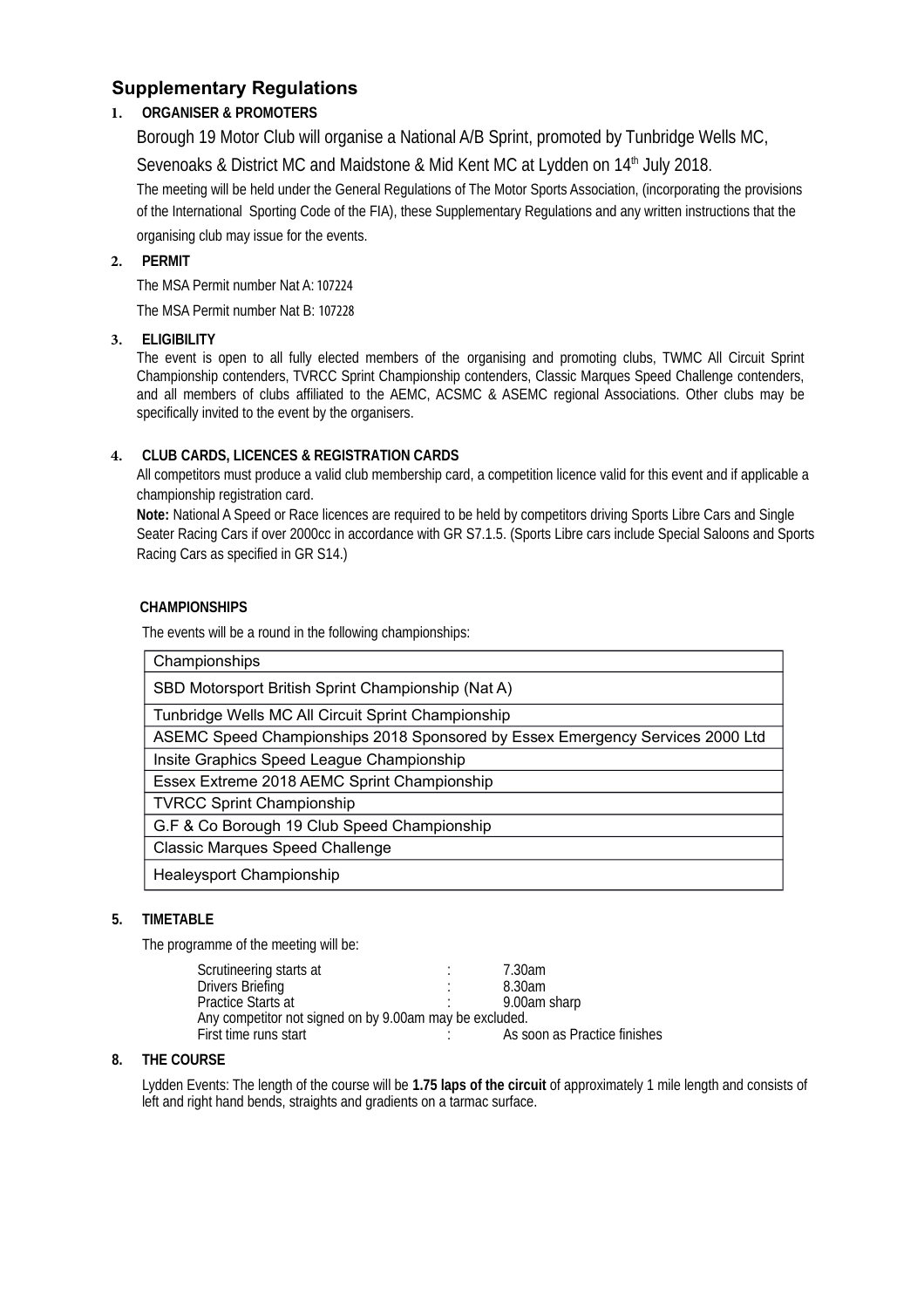#### **9. CLASSES**

The events will consist of 21 classes as detailed below:

#### **CATEGORY A. Road Going Series Production Cars (S.10.10.1) & Road Going Specialist Production Cars (S.10.10.2). Excluding cars in Appendix 1**

1. 'Standard Cars' Up to 1600cc. – 2wd only, list 1A tyres 2. 'Standard Cars' Over 1600cc to 2000cc. – 2wd, list 1A tyres (See Appendix 2 for specification of 'Standard') 3. Up to 1600cc – 2wd only, list 1A or 1B tyres 4. Over 1601cc to 2300cc – 2wd only, list 1A or 1B tyres 5. Over 2300cc – 2wd only, list 1A or 1B tyres 6. 4wd – all engine capacities, list 1A or 1B tyres **Road Going Kit Type and Replica Cars (Examples are included in Appendix 1)** 7. Up to 1700cc list 1A or 1B tyres, but excluding all motor cycle engine vehicles. 8. Over 1700cc including motor cycle engine vehicles, list 1A or 1B tyres

#### **CATEGORY B. Modified Limited Production Cars (S10.10.3) and Modified Specialist Production Cars (S.10.10.4). This category excludes Group B Sports Cars, GT1 Sports Cars, World Rally Cars and all motor cycled engine cars.**

9. Up to 1400cc (excludes motor cycle engine vehicles)

- 10. Over 1400cc to 2000cc (excludes motor cycle engine vehicles)
- 11. Over 2000cc (excludes motor cycle engine vehicles)

#### **Road Going Kit Type and Replica Cars (Examples are included in Appendix 1)**

12. Up to 2000cc

13. Over 2000cc and all Motor cycle engine cars.

#### **CATEGORY C. Sports Libre Cars (S.10.10.6). This Category includes Special Saloons, Hillclimb Super-Sports Chassis Cars, Sports Racing Cars, Group B Sports Cars, GT1 Sports Cars and World Rally Cars.**

14. Cars up to 1800cc and motor cycle engine cars up to 1100cc

15. Cars over 1800cc and motor cycle engine cars over 1100cc

#### **CATEGORY D. Racing Cars (S.10.10.7)**

16. Racing Cars up to 1100cc.

17. Racing Cars over 1100cc.

#### **CATEGORY E. Invited Championships**

18. Classic Marques Speed Challenge

19. TVRCC Sprint Championship

20.Healey sport Championship

21. SBD Motorsport British Sprint Championship

Appendix 1 Two seater cars such as Caterham, Westfield, Sylva, Fisher and Lotus 7, Elise, Exige and 340R, Vauxhall 220, X-bow- and similar types/ derivatives.

Appendix 2. 'Standard Cars' are as defined in S.11.9.1 and are similar (but not exactly the same) to those defined in prior year championship regulations. 'Standard Car' definition applies to those cars made after 01/01/2000. For class A1 and A2, we have included those cars that meet the current Standard Car definitions but have been manufactured before 01/01/2000.

Note 1. Engine capacity increase/decrease factors: a. Forced induction, an increase of 40%, except for 'Standard Cars' where an increase of 70% should be applied. b.Rotary engined cars, an increase of 50% on the real capacity.

Note 2. To compete in a Single Seater Racing or Sports Libre Car, manufactured after 31/12/1960 of more than 2000cc, the driver must hold a Speed National A [OPEN] or Race National A licence unless the car is currently licensed for use on the public highway.

In the event of a dispute concerning the compliance of a vehicle to the regulations for the event the onus will be on the competitor to prove the compliance to the organisers. Road going cars must be taxed, insured and MOT tested (where necessary) and road legal in all respects. Documentation must be available at signing on if verification is requested or required by individual events.

#### THE USE OF TRADE PLATES IS NOT PERMITTED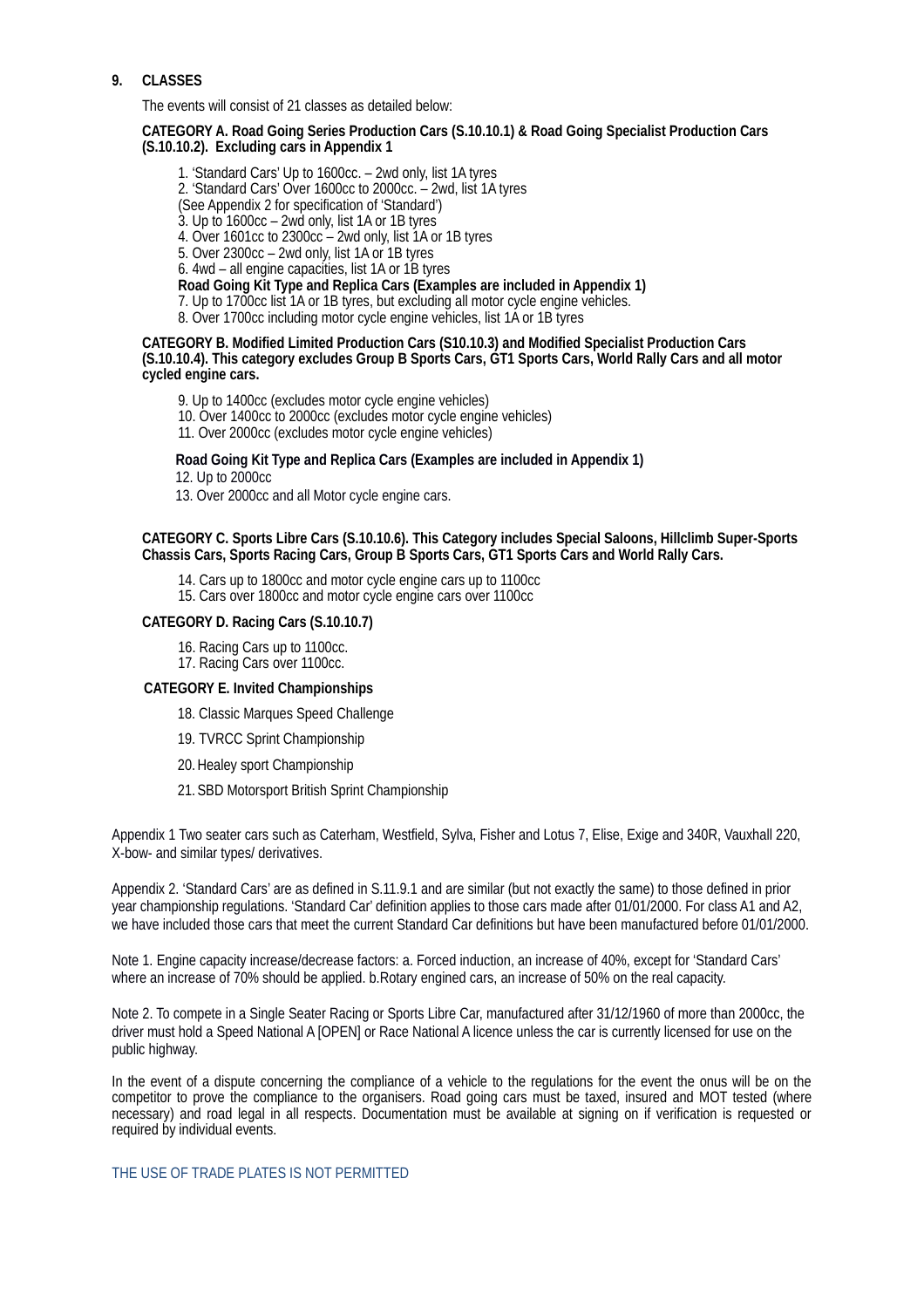#### **10. AWARDS**

Perpetual awards will be presented for each event as follows:

Fastest Time of the Day Fastest Time in Class Second Fastest in Class (subject to 5 entries in class) Third Fastest in Class (subject to 8 entries in class)

Best Tunbridge Wells MC Member\* Best Sevenoaks & District Member\* Best Maidstone & Mid Kent Member\* Best Borough 19 MC Member\* Best Time Improvement\* (subject to four timed runs being offered)

No competitor may win more than one of the above awards other than those marked \*and the order of precedence will be as listed above. Those awards marked \* will be decided by a panel of judges and may be awarded considering a competitors performance in class, special efforts exerted, improvement in performance between runs, spirit of the performance and conduct throughout the meeting as well as overall time recorded. All awards will be presented and must be collected at the end of the meeting. No awards will be posted.

#### **11. ENTRIES & ENTRY FEE**

The entry list opens on publication of these regulations. The closing date is Friday  $6<sup>th</sup>$  July 2018.

The maximum entry for the Lydden events is 120. The organisers reserve the right to increase the maximum entry, which will be notified in the Final Instructions or Official Bulletin. Reserves will only get a run if a place becomes available in the original entry. The minimum is 40 for Lydden. The minimum for each class is 3. Should any of the minimum figures not be reached the organisers have the right to amalgamate the classes or cancel the meeting as they see fit. Entries will be selected in order of receipt.

Where a car is double driven both drivers must complete an entry form and nominate which driver is to run first, to assist with the correct allocation of numbers

**NOTE:** For registered competitors in the SBD Motorsport British Sprint Championship, entries are only guaranteed to the standard entry closing date for the event entered.

**Entry Acknowledgement, Refunds and Finals** Acknowledgement of Entry and Finals will be sent by post or email. Entry fees will be refunded if the Entries Secretary is notified in writing or by email of an intention to withdraw not less than 72 hours before the start of the event. After this time refunds will be made at the organisers discretion (and only if a reserve is available to take up the place) and will be subject to an administration charge.

**Entry Fee** The entry fee is **£150 for Cheques, BACS payments or on line Pay Pal payment**.

**All entries must be made on the official entry form and accompanied by the appropriate fee and will only be valid when payment has cleared**

. Cheques should be made payable to **'Borough 19 MC Ltd'** or paid electronically to

#### **Bank Code 40-44-37 Account No 81403575**

**On-line entries can be made at www.b19motorclub.org.uk**

**12. ENTRY SECRETARY:** The Entry Secretary to whom all entries should be sent is:

Gary Goodwin 48 Napier Road, Hawkenbury, Tunbridge Wells, Kent TN2 5AT email address: gj.goodwin@btinternet.com

**Please do not phone officials after 9.30pm.**

#### **13. OTHER OFFICIALS**

| <b>MSA Steward</b>            | : To be notified in Final Instructions |
|-------------------------------|----------------------------------------|
| Club Stewards                 | : Duncan Welch, Chin                   |
| Clerk of the Course Nat A     | : Paul Parker                          |
| Clerk of the Course Nat B     | : Gary Wood                            |
| Deputy Clerk of the Course    | : Alan Barnard                         |
| <b>Chief Scrutineer</b>       | : John Winder                          |
| <b>Chief Timekeeper</b>       | : John Sharp                           |
| <b>Chief Medical Officer</b>  | : TBC                                  |
| <b>Chief Marshal/Observer</b> | : Glyn Williams                        |
| Secretary of the Meeting      | : Norman Redhead,                      |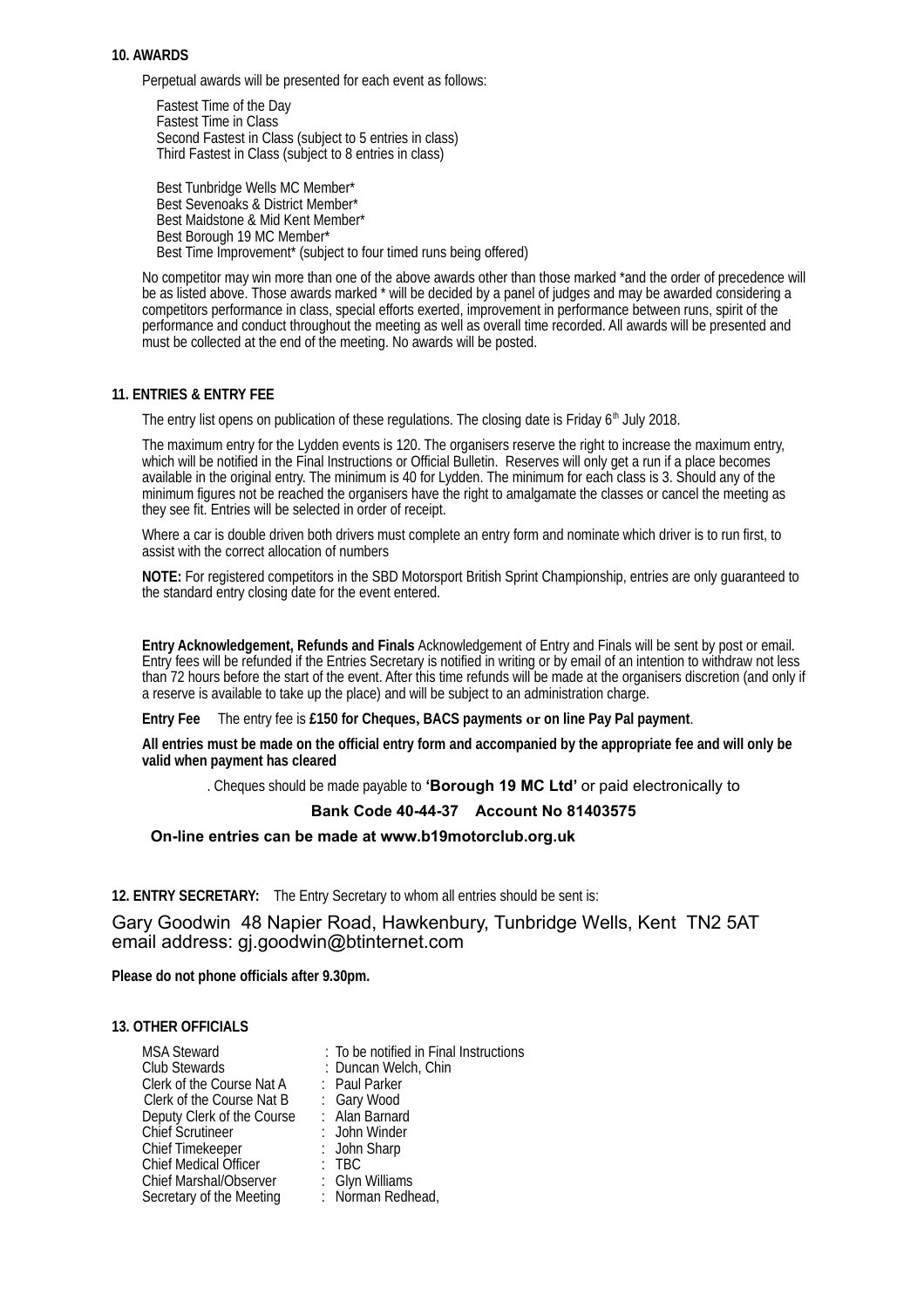#### **14. RESULTS & PROTESTS**

Provisional results will be published as soon as possible after the final run. Protests and appeals should be made in accordance with the relevant sections of the MSA General Regulations Section C.

#### **15. PRACTICE**

Competitors will have the opportunity of one practice run consisting of 2.75 laps (one from a standing start and two flying), starting singly with up to 3 cars on the circuit at one time. Competitors will also be provided with the opportunity to walk the course prior to 8.30am.

#### **16. TIMED RUNS**

#### **Lydden Events**

Cars will start singly with up to 4 cars on the track at one time. Each run will consist of 1.75 laps. Timing will be by automatic timing equipment. Starting signal will be by the use of traffic lights. The finish will be indicated by a Finish Banner. The finish will be situated on the approach to the top hairpin. Upon completing the run/practice indicated by a chequered flag, competitors must pull to the left of the track, slow and pull off to the left at the slip road to proceed back to the paddock. **They should ensure they do not interfere with any other car on the track attempting to record a time. Failure to comply will result in the time for the run just completed being disallowed.** 

Competitors will have the opportunity of as many timed runs as time and the level of entries allow. All timed runs other than the 'Best Improvement Run' will be used to decide the results for the overall and class award, and the championship points. A final timed run (if offered) will decide the result for the 'Best Improvement' award.In any event the organisers reserve the right to amend the programme accordingly.

#### **16(a). Top 12 Run-Off**

A top 12 run-off, only for competitors registered for the SBD Motorsport British Championship, will be held in accordance with the Championship regulations after the conclusion of the timed runs. Qualifiers for the top 12 run-off will NOT be permitted to enter any third timed run.

#### **17. IDENTIFICATION**

Identification will be by competition numbers on either side of the car. Numbers will not be provided by the organisers. **Where a car is driven by two drivers, the numbers not in use must be removed.** If this is not done the timekeeper may not give a time.

#### **18. OVERTAKING**

Overtaking a non stationary vehicle will not be permitted. If you are baulked by a slower driver or an incident a re-run may be claimed. Any competitor overtaking a non stationary vehicle or ignoring flag marshal's signals may be excluded from the results. All re-runs must be claimed by the competitor in person from the Clerk of the Course.

#### **19. MARKING & PENALTIES**

Marking and penalties will be as per the appropriate section of the MSA General regulations.

#### **20. TIMING STRUTS**

Timing will be activated by a light beam and competing vehicles will be required to be fitted with a timing strut in accordance with MSA General Regulation S10.9.

#### **21. LOG BOOKS**

Competitors are reminded of the requirements of GR S9.1.7. Where, unless a car is currently licensed for use on the public highway and is competing on the event in a road legal condition, a log book will be required. Log books will not be available, issued or validated at the events.

#### **22. OTHER GENERAL**

All other General Regulations of the MSA apply as written except: S9.2.3. - One car may not be entered by more than two drivers and a driver may only be permitted a maximum of two entries and these must be in different classes.

- **23**. A vehicle which leaves the track involuntarily or otherwise becomes stationary on the track may not complete its timed run. If possible the vehicle should be moved off the track to a safe place. No vehicle may return to the track until the run is completed and instructed to do so by a marshal. A re-run will not be permitted.
- **24.** Dogs are allowed at Lydden events but MUST be kept on a lead.

#### **25. STARTING PROCEDURE**

#### **Lydden Events**

Cars will be formed up in the Paddock assembly area. They will be started from the paddock gate singly, by traffic lights, with 4 cars on the track at one time. Because of the track layout at Lydden and to ensure the safety of all associated with the event, the following starting procedure will be adopted. Competing vehicles will be brought forward to the start line by one of the start marshals at which time the driver must be entirely ready to start. When the traffic lights turn green the competitor has a maximum of 5 seconds to commence his/her timed run. If the competing vehicle has not left the start line within 5 seconds, the start marshal will display a red flag to the competitor and the run will be void. No re-runs will be awarded for this occurrence. Any competitor starting his/her run after the red flag has been shown will be excluded from the event.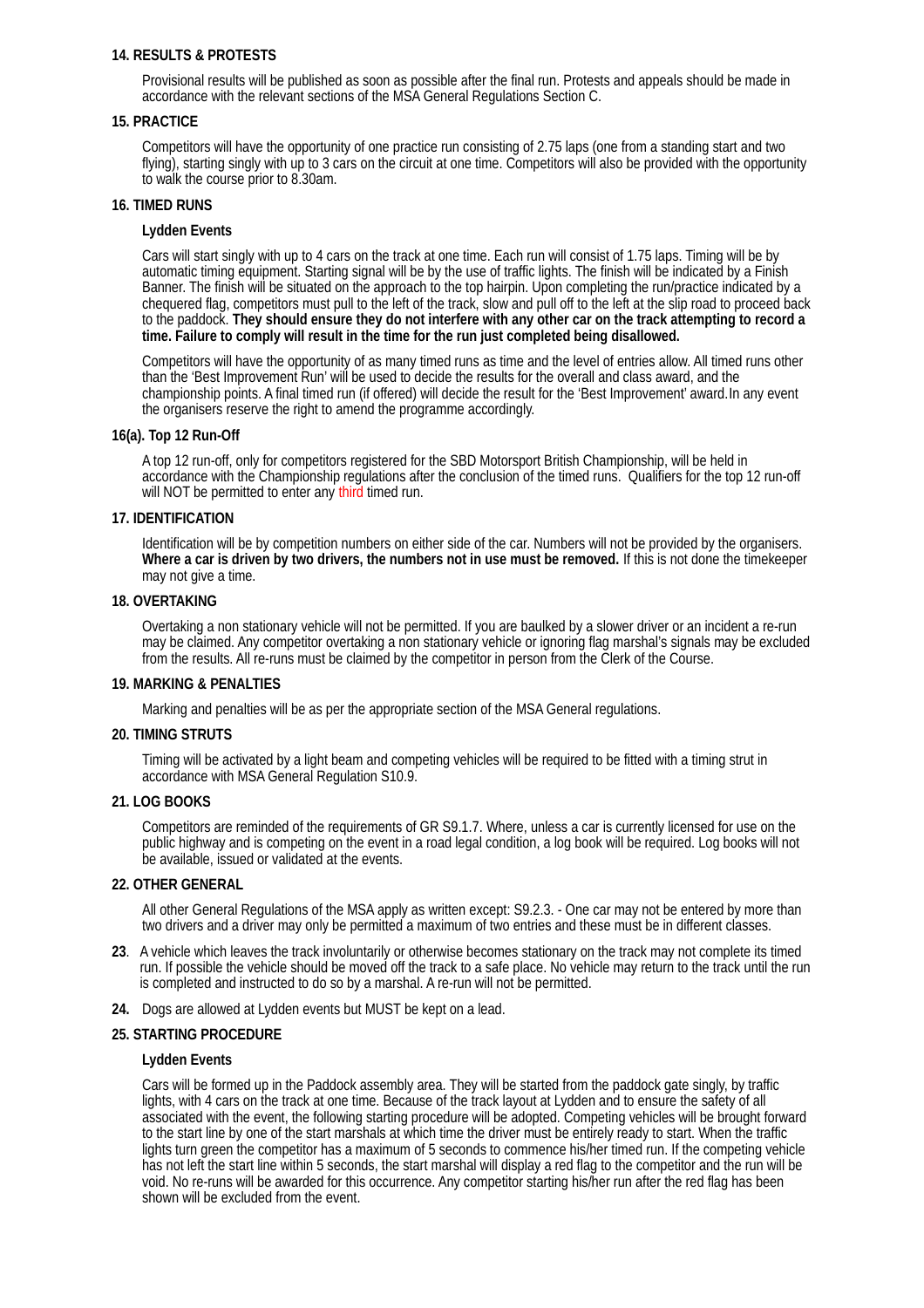#### **26. TIMING QUERIES**

Any queries regarding time should be raised by competitors with the Secretary of the Meeting at the Paddock Office. Competitors must not approach timekeepers direct and should any competitor query a time directly with a timekeeper he or she will be excluded from the event.

#### **27. NOISE**

**are:**

**The Lydden Hill venue has some specific noise restrictions which must be complied with. For this event these**

**STATIC TEST – A maximum of 105dB at ¾ maximum revs measured 0.5m from the end of the exhaust pipe at an angle of 45 degrees.**

#### **DRIVE-BY TEST – A maximum of 92 dB at 10 m.**

Both the above must be complied with. Temporary or insecure exhausts will not be permitted, as exceeding the noise limit at just one of the monitoring stations constitutes a breach of the planning conditions. Noise testing is required by Dover District Council to be carried out by Lydden Staff and if in their judgement a vehicle will exceed the noise limits they will fail this vehicle. THERE IS NO RIGHT TO APPEAL THIS DECISION.

#### **28. JUDGES OF FACT**

**The Start-Line Marshals** are Judges of Fact for Start Line Procedure.

**The Environmental Scrutineer** is the Judge of Fact for Noise Issues

**Course Marshals** are Judges of Fact for course marker cone penalties, course violations and baulking.

**The Chief Timekeeper** is Judge of Fact for timing matters

**29. CAMERAS** On-Board Cameras are subject to J5.21

**30**. **PROTECTIVE CLOTHING** MSA approved Helmets, Race Overalls and Gloves are required to be worn by all drivers on the circuit

. **See K9 Overalls, K10 Helmets, and K14.3(e) Gloves. Also if applicable Head Restraints in accordance with S.9.2.1 and K13**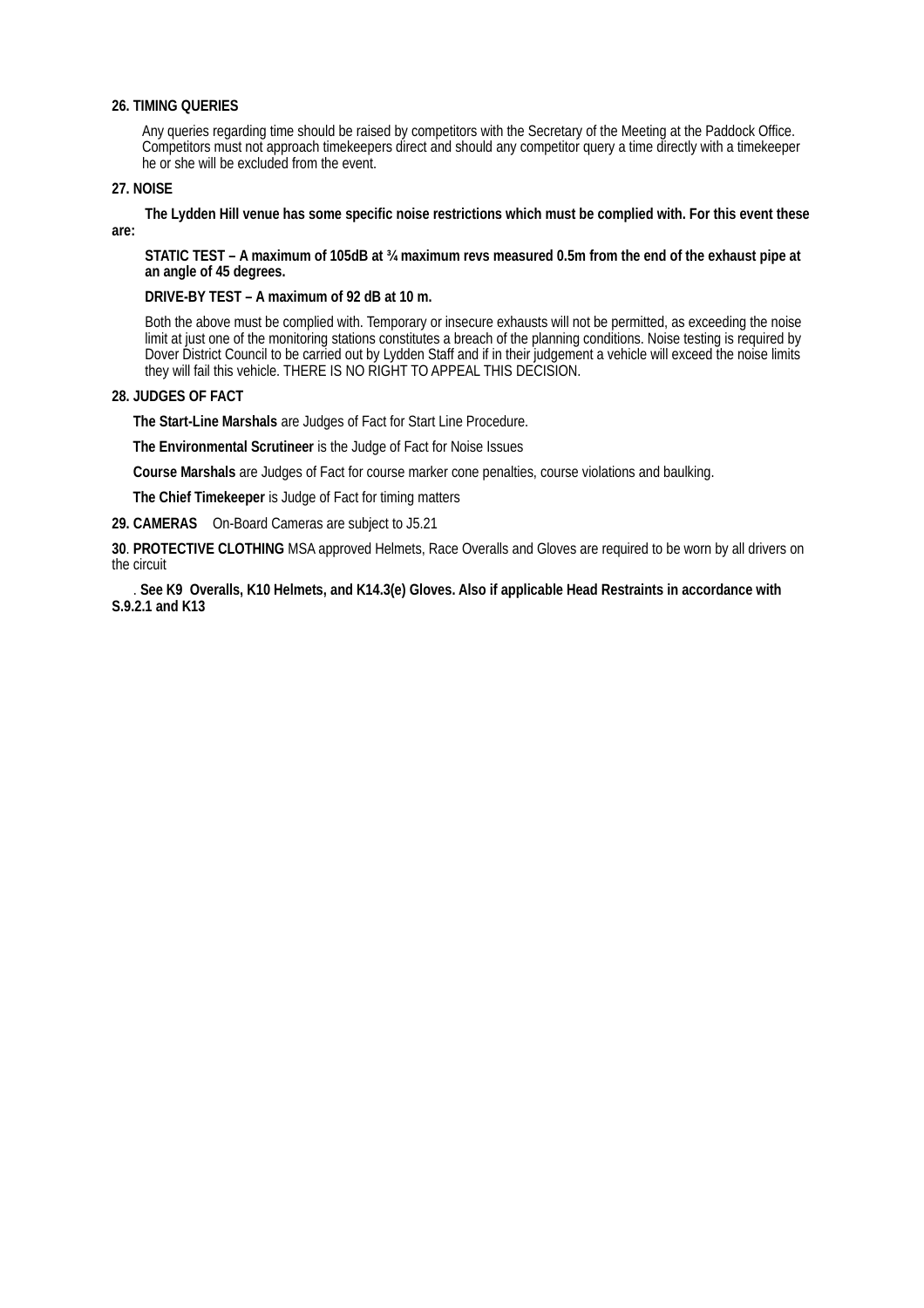|                                                 | THE RAY HEAL MEMORIAL SPRINT<br>BOROUGH 19 MC, TWMC, SEVENOAKS&DMC & MMKMC<br>LYDDEN HILL SATURDAY 14TH JULY 2017<br><b>ENTRY FORM</b>                                                  |
|-------------------------------------------------|-----------------------------------------------------------------------------------------------------------------------------------------------------------------------------------------|
|                                                 | Held under the general regulations of The Motor Sports Association (incorporating the provisions of the International<br>Sporting Code of the FIA) and these Supplementary Regulations. |
|                                                 | Please complete in FULL and in BLOCK CAPITALS                                                                                                                                           |
|                                                 |                                                                                                                                                                                         |
|                                                 |                                                                                                                                                                                         |
|                                                 | I have/have never held a valid RTA (Driving) licence YES / NO                                                                                                                           |
| <b>ADDRESS</b>                                  |                                                                                                                                                                                         |
|                                                 |                                                                                                                                                                                         |
|                                                 |                                                                                                                                                                                         |
| <b>E MAIL</b><br><b>Please write</b><br>clearly | If an email address is given Confirmation of Entry, Finals and Results will be sent by email. If you prefer to receive any<br>by post tick below                                        |
| Tel. No,                                        | Entry Confirmation<br>Finals<br>$Results$                                                                                                                                               |
| <b>CLUB</b>                                     |                                                                                                                                                                                         |
|                                                 |                                                                                                                                                                                         |
|                                                 |                                                                                                                                                                                         |
|                                                 |                                                                                                                                                                                         |
|                                                 |                                                                                                                                                                                         |
|                                                 | <b>ENGINE CAPACITY</b> cc Add T if Turbocharged. 4wd if 4 wheel drive. S if Supercharged                                                                                                |
|                                                 | CLASS ENTERED                                                                                                                                                                           |
|                                                 | For all cars in classes A1to A8 and those that need Road Tax & an MOT to compete in Sports Libre enter car registration                                                                 |
|                                                 |                                                                                                                                                                                         |
|                                                 | IN CASE OF AN EMERGENCY PLEASE CONTACT MY NEXT OF KIN                                                                                                                                   |
|                                                 |                                                                                                                                                                                         |
|                                                 | Address & Tel No medical contracts and the contracts of Address & Tel No medical contracts and Address & Tel No                                                                         |
|                                                 |                                                                                                                                                                                         |
|                                                 | Please tick whichever applies                                                                                                                                                           |
|                                                 | I enclose a cheque for £150 made payable to 'BOROUGH 19 MC LTD'<br>I have paid £150 electronically to Bank Code 40-44-37 Account No 81403575                                            |
| and send this form to:                          | Gary Goodwin 48 Napier Road, Hawkenbury, Tunbridge Wells, Kent TN2 5AT<br>email address: gj.goodwin@btinternet.com                                                                      |
|                                                 |                                                                                                                                                                                         |

**Also fill in and sign the Indemnity Form below**